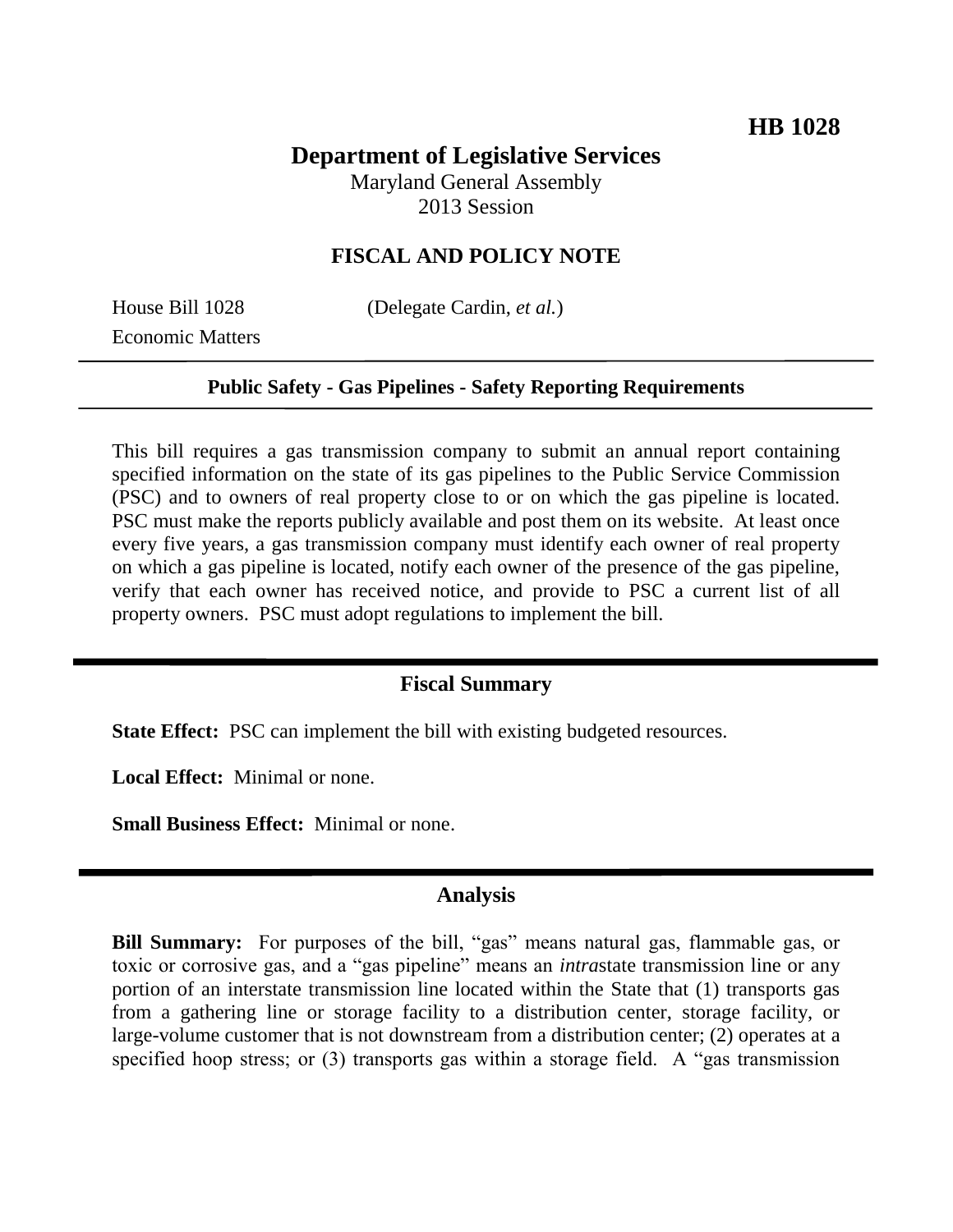company" means a person who owns or operates a gas pipeline regulated under the bill, and does not include a person that is primarily in the business of local gas distribution.

The annual report submitted by a gas transmission company to PSC and specified owners of real property must include (1) a summary description of the transmission system that includes the gas pipeline; (2) State and local emergency response liaison information; (3) a description of the leak detection system in use for the gas pipeline; (4) a description of periodic testing methods used on the gas pipeline and a summary of testing results; and (5) and other information PSC requires.

**Current Law:** The Federal Natural Gas Pipeline Safety Act of 1968 requires the Secretary of the U.S. Department of Transportation to establish minimum federal safety standards for the transportation of gas and for pipeline facilities.

The Secretary's authority to prescribe and enforce gas pipeline safety standards does not apply to *intra*state pipeline transportation if a state agency regulates the safety standards and practices applicable to *intra*state pipeline transportation and submits certification to the Secretary each year meeting specified criteria. PSC has adopted the applicable federal safety standards established under the Act and has established the required inspection, documentation, and enforcement program outlined in the Act.

The Act requires the establishment of minimum federal safety standards and provides that any state agency may adopt additional or more stringent regulations that are not incompatible with the minimum federal standards. Those standards may affect the design, installation, inspection, testing, construction, extension, operation, replacement, and maintenance of pipeline facilities. Standards affecting the design, installation, construction, initial inspection, and initial testing do not apply to preexisting pipeline facilities.

PSC, under certification from U.S. Department of Transportation's Pipeline and Hazardous Materials Safety Administration (PHMSA), assumes safety responsibility with respect to *intra*state gas facilities, and has statutory authority to establish and enforce safety standards for *intra*state gas facilities. PSC regulations regarding gas safety require each gas company to exercise reasonable care to reduce the hazards of gas distribution and transmission.

Each gas company must adopt and execute a safety program, odorize the gas, and bury pipe according to specified standards. The gas company must also respond promptly to all reports of gas leaks and investigate the reports in accordance with the Gas Piping and Technology Committee standards. For additional information related to the federal and state regulation of pipeline safety, see the **Appendix – Pipeline Regulation and Safety**.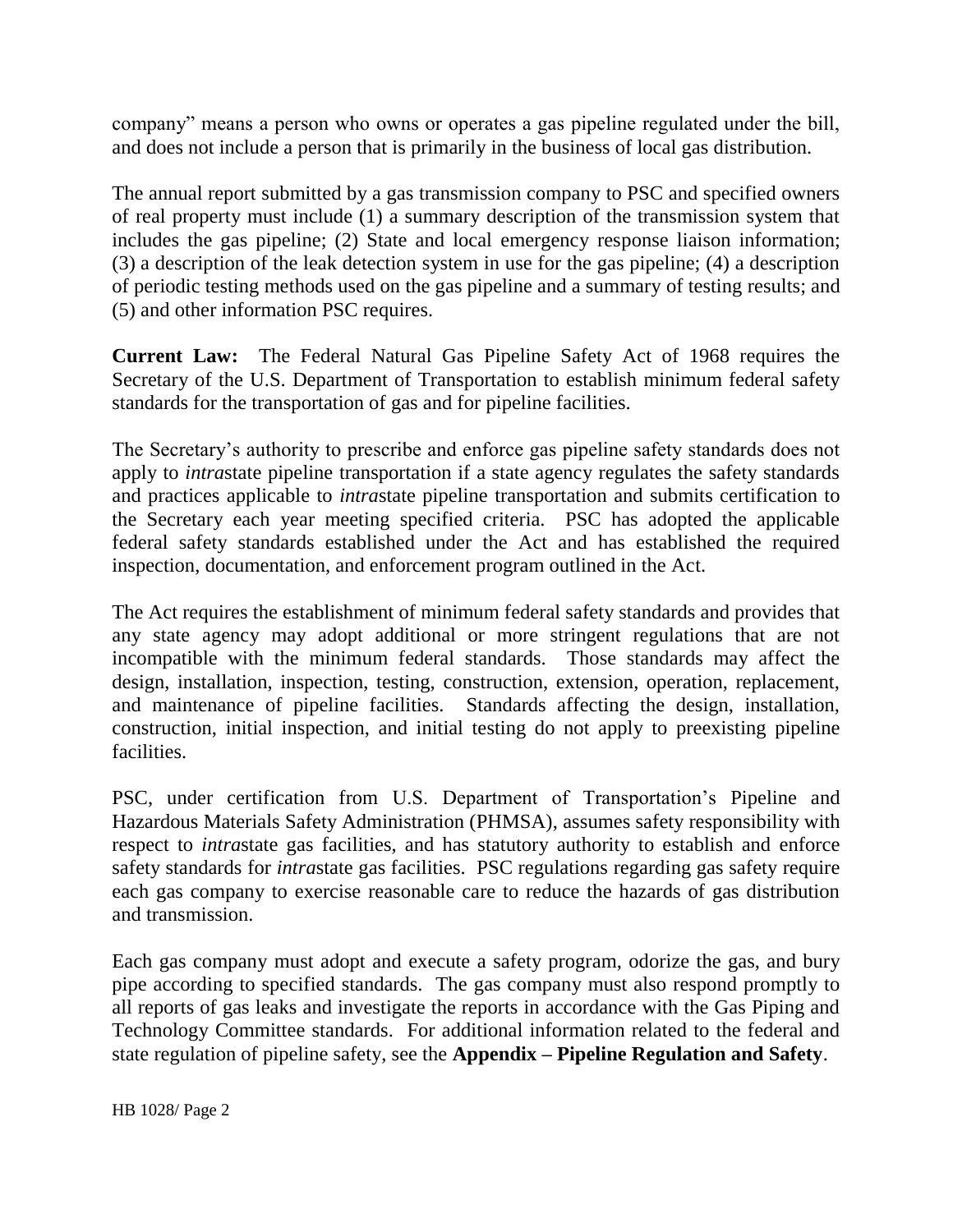**Background:** The bill affects natural gas transmission pipelines – high-pressure pipes designed to move large volumes of natural gas across long distances. Natural gas transmission pipelines are a separate system from hazardous liquids pipelines. In general, natural gas is brought into the State through the interstate transmission system and then allocated as needed through the *intra*state natural gas distribution systems of the State's gas companies for customer use. These interstate natural gas transmission pipelines are under the regulatory authority of PHMSA. However, three gas companies operate *intra*state gas transmission systems that transport natural gas from the interstate transmission system to their franchised distribution systems: Baltimore Gas and Electric Company, Washington Gas Light Company, and Columbia Gas of Maryland.

PSC currently manages two pipeline safety programs, one for natural gas and the other for hazardous liquids pipelines. The natural gas pipeline safety program includes the inspection of 77 jurisdictional natural gas and propane pipeline operators. The hazardous liquids pipeline safety program includes the inspection of one jurisdictional hazardous liquids pipeline operator.

## **Additional Information**

**Prior Introductions:** None.

**Cross File:** SB 603 (Senator Zirkin) - Finance.

**Information Source(s):** Public Service Commission, U.S. Department of Transportation, Department of Legislative Services

**Fiscal Note History:** First Reader - March 6, 2013 mm/lgc

Analysis by: Stephen M. Ross Direct Inquiries to:

(410) 946-5510 (301) 970-5510